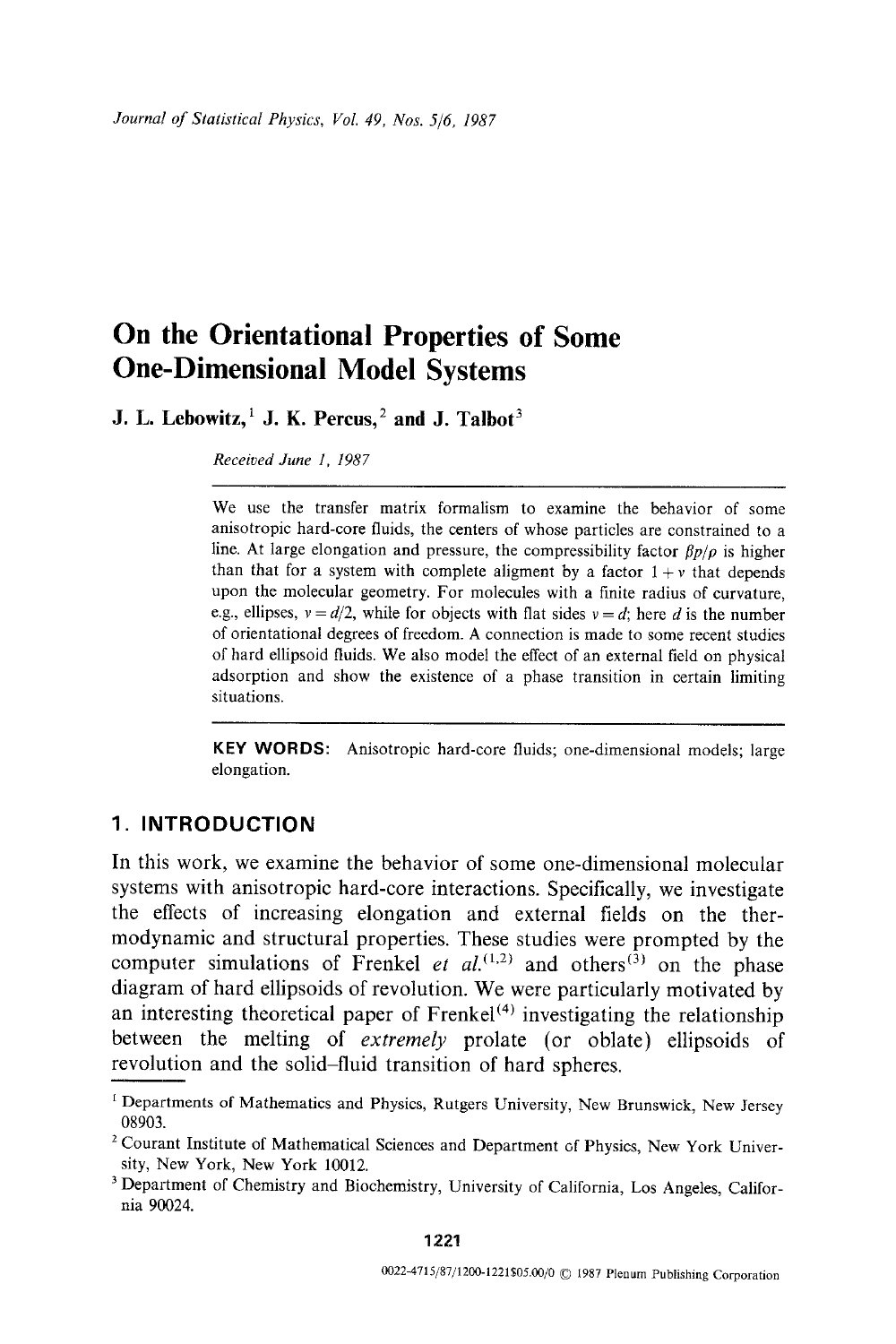Frenkel obtained an approximate expression for the free energy of such an elongated ellipsoidal system considered as a function of  $\eta = \rho v_0$ and e, where  $v_0$  is the volume of a single ellipsoid and e is the elongation (height/width). It follows from this expression that in the limit  $e \rightarrow \infty$  the difference between the pressure of the ellipsoids and that of the corresponding hard-sphere systems does not vanish (Lebowitz and Perram<sup> $(5)$ </sup> showed that the translational partition function of a system of perfectly aligned ellipsoids is the same as for hard spheres with the same  $\eta$ ). An intriguing question is whether Frenkel's result is exact, and how it applies to other objects, e.g., spherocylinders. We find indeed that such behavior is typical of the dimensionally constrained molecular systems examined: although they are compelled to line up under high elongation or high pressure, their limiting equations of state are *not* those of the corresponding fully aligned systems.

The simple analytic models that we propose have a further interesting application when an external field is applied. Recent computer simulations of nitrogen absorbed on a graphite surface<sup> $(6)$ </sup> yielded some intriguing results for the orientational distribution function, i.e., the distribution of the angle between the intramolecular axis vector and the graphite surface. At low densities, the molecular substrate interaction is dominant and one observes that nearly all the molecules lie parallel to the surface. With increasing density the orientational distribution becomes bimodal, that is, a second minimum appears and a significant fraction of the molecules are almost perpendicular to the surface. Our model is able to reproduce this effect, appearing as a phase transition in the infinite elongation limit, which results from the competition between the field of the substrate and the molecule-molecule interactions.

## **2. GENERAL THEORY**

We imagine  $N$  identical molecules with their centers of symmetry restricted to lie on a line. We consider a nearest neighbor hard-core interaction which depends on the relative orientation of a pair of molecules. In this situation a transfer operator analysis is possible. To further simplify matters, consider first the case where the molecules are assumed to have a single rotational degree of freedom, i.e., they rotate in the plane containing the line through the centers. The configurational partition function for this system in the isobaric ensemble is (periodic boundary conditions are imposed such that  $x_{N=1} = x_1$ ).

$$
\operatorname{Tr} Z_p^N = \int_{-\pi}^{\pi} d\theta \, Z_p^N(\theta, \theta)
$$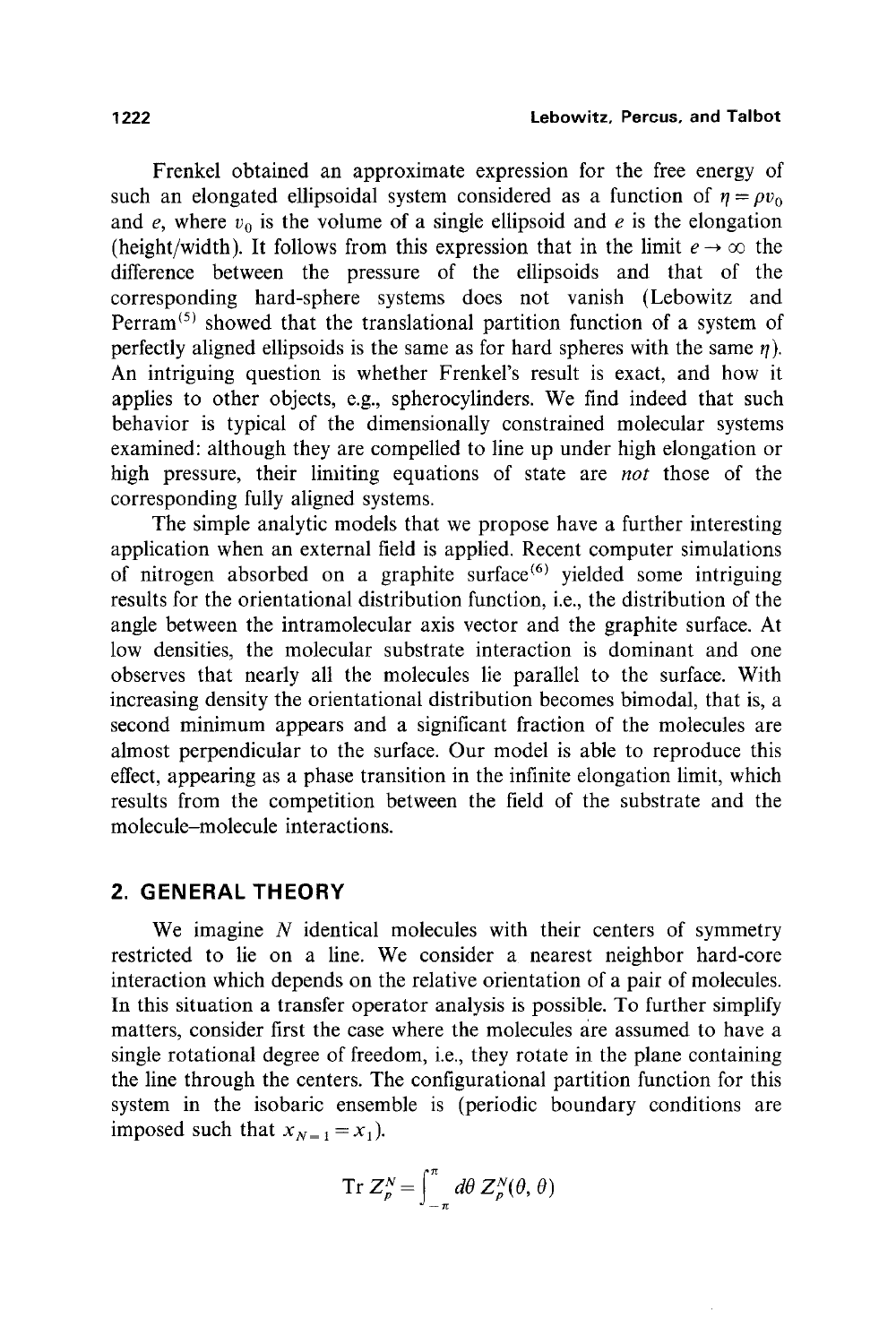Here  $Z_p(\theta, \theta')$  is the transfer operator, defined as

$$
Z_p(\theta, \theta') = \int_0^\infty \exp[-\beta \phi(x; \theta, \theta')] \exp(-\beta px) dx \tag{1}
$$

where  $\phi(x; \theta, \theta')$  is the potential between a pair of molcules separated by a distance x with orientations  $\theta$  and  $\theta'$  (measured with respect to some fixed space axis: conveniently the normal to the line of molecular centers; Fig. 1). A more complete description of the transfer matrix theory applied to molecules with an orientational degree of freedom is given in the paper of Casey and Runnels.<sup> $(7)$ </sup> For hard-core interactions,

$$
\phi(x; \theta, \theta') = \begin{cases} \infty, & x < \sigma(\theta, \theta') \\ 0, & x > \sigma(\theta, \theta') \end{cases}
$$

where the hard-core diameter  $\sigma(\theta, \theta') = \sigma(\theta', \theta)$  is the closest distance between a pair of molecules with orientations  $\theta$  and  $\theta'$  such that there is no overlap. With this choice, the transfer operator becomes

$$
Z_p(\theta, \theta') = (1/\beta p) \exp[-\beta p \sigma(\theta, \theta')]
$$
 (2)

In order to obtain information about the thermodynamic and structural properties, one has to solve the integral equation



Fig. 1. A diagram illustrating the angles specifying the orientation of two planar convex molecules. The diagram also shows the separation of centers at contact  $\sigma(\theta, \theta')$  and the boundary parameters  $t$  and  $t'$  of Sec. 5.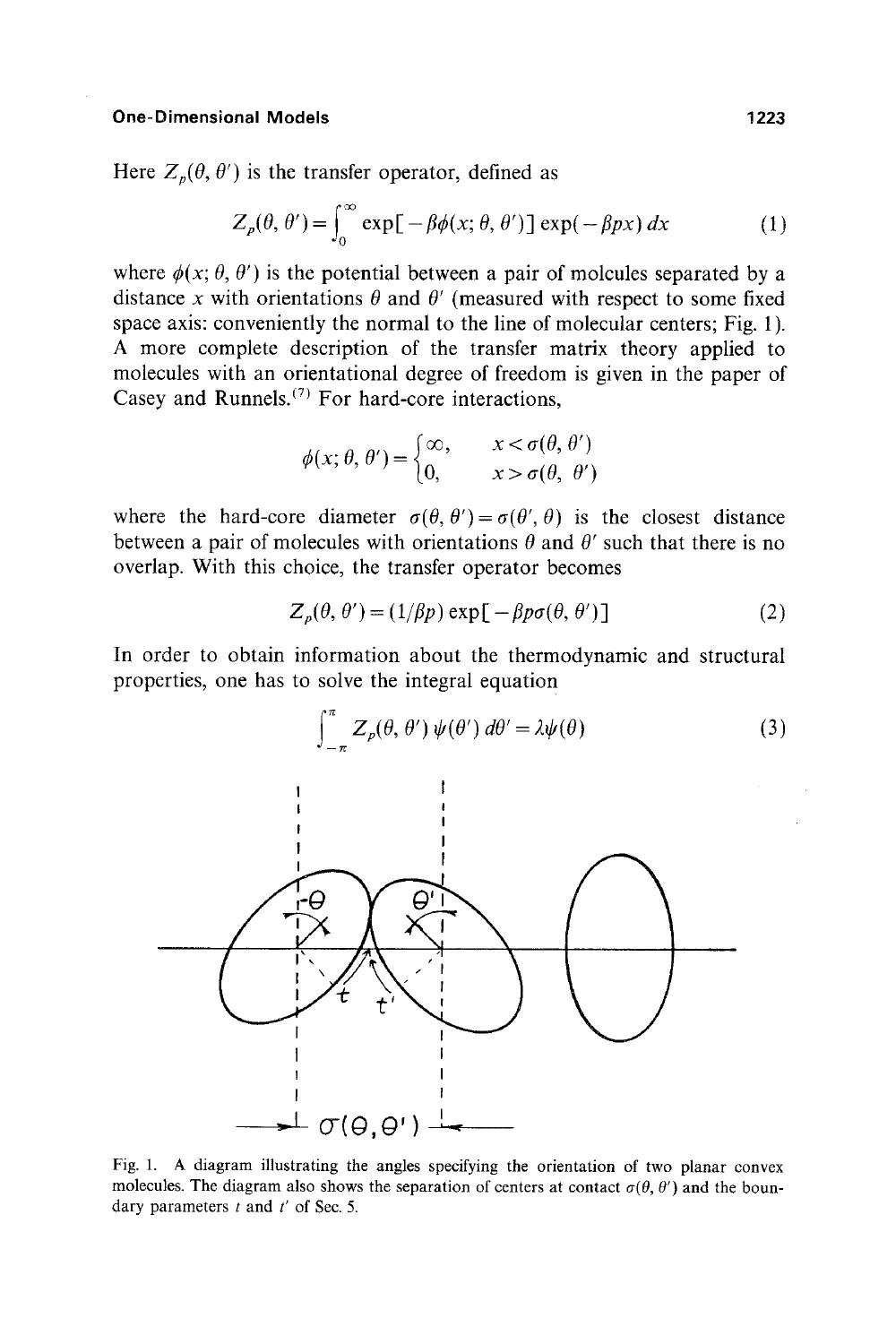#### **1224 Lebowitz, Percus, and Talbot**

In the thermodynamic limit  $N \rightarrow \infty$ , the square of the eigenfunction  $\psi(\theta)$ corresponding to the unique maximum eigenvalue  $\lambda$  is proportional to the angular distribution function  $w(\theta)$ , i.e., the probability that a molecule has an orientation between  $\theta$  and  $\theta + d\theta$ . The eigenvalue is simply related to the chemical potential  $\mu$ :  $\ln \lambda = -\beta \mu$  (up to a constant) and thus provides a link to thermodynamics through the relation (in the thermodynamic limit)

$$
\frac{1}{\rho} = -\frac{1}{\beta} \frac{\partial \ln \lambda}{\partial p} \tag{4}
$$

Analytic solution of Eqs. (2) and (3) is in general not feasible, but limiting solutions can be quite instructive. In particular, let us consider the closed-packed, high-pressure, limit. For general hard convex objects, we note that the important contribution to  $\lambda$  will then come from the vicinity of the minimum value of  $\sigma(\theta, \theta')$ . We assume that this occurs for  $\theta = \theta' = 0$ and that  $\sigma(\theta, \theta')$  can be written for  $\theta, \theta' \sim 0$  as

$$
\sigma(\theta, \theta') = a + (A|\theta + \theta'|^{\gamma} + B|\theta - \theta'|^{\gamma})[1 - o(\theta, \theta')]
$$
(5)

where  $O(\theta, \theta') \rightarrow 0$  as  $\theta, \theta' \rightarrow 0$  and a is the minimum diameter. We have  $\gamma = 1$  for objects with straight edges, like rectangles, and  $\gamma = 2$  for bodies with a finite radius of curvature at the minimum contact diameter, like ellipses. In the high-pressure limit, the integral equation (3) bcomes approximately

$$
\frac{\exp(-a\beta p)}{\beta p}\int_{-\infty}^{\infty}\exp[-\beta p(A|\theta+\theta'|^{\gamma}+B|\theta+\theta'|^{\gamma})]\,\psi(\theta')\,d\theta'=\lambda\psi(\theta)
$$

With the changed variable  $\phi = (\beta p)^{1/\gamma}\theta$ , we get

$$
\lambda = \bar{\lambda} (e^{-a\beta p}/\beta p)(\beta p)^{-1/2}
$$

where  $\bar{\lambda}$  is independent of  $\beta p$ : it is the maximum eigenvalue of the equation

$$
\tilde{\lambda}f(z) = \int_{-\infty}^{\infty} \exp[-A(z+z')^{\gamma} - B|z-z'|^{\gamma}] f(z') dz'
$$

From (4), the limiting equation of state is easily shown to have, not the intuitively expected pure hard-rod form  $\beta p_0(\rho) = \rho/(1 - a\rho)$  for strictly parallel alignment, but rather

$$
\lim_{p \to \infty} p(\rho)/p_0(\rho) = 1 + 1/\gamma \tag{6}
$$

For simple convex objects, this ratio is 1.5 (finite curvature) or 2 (zero curvature).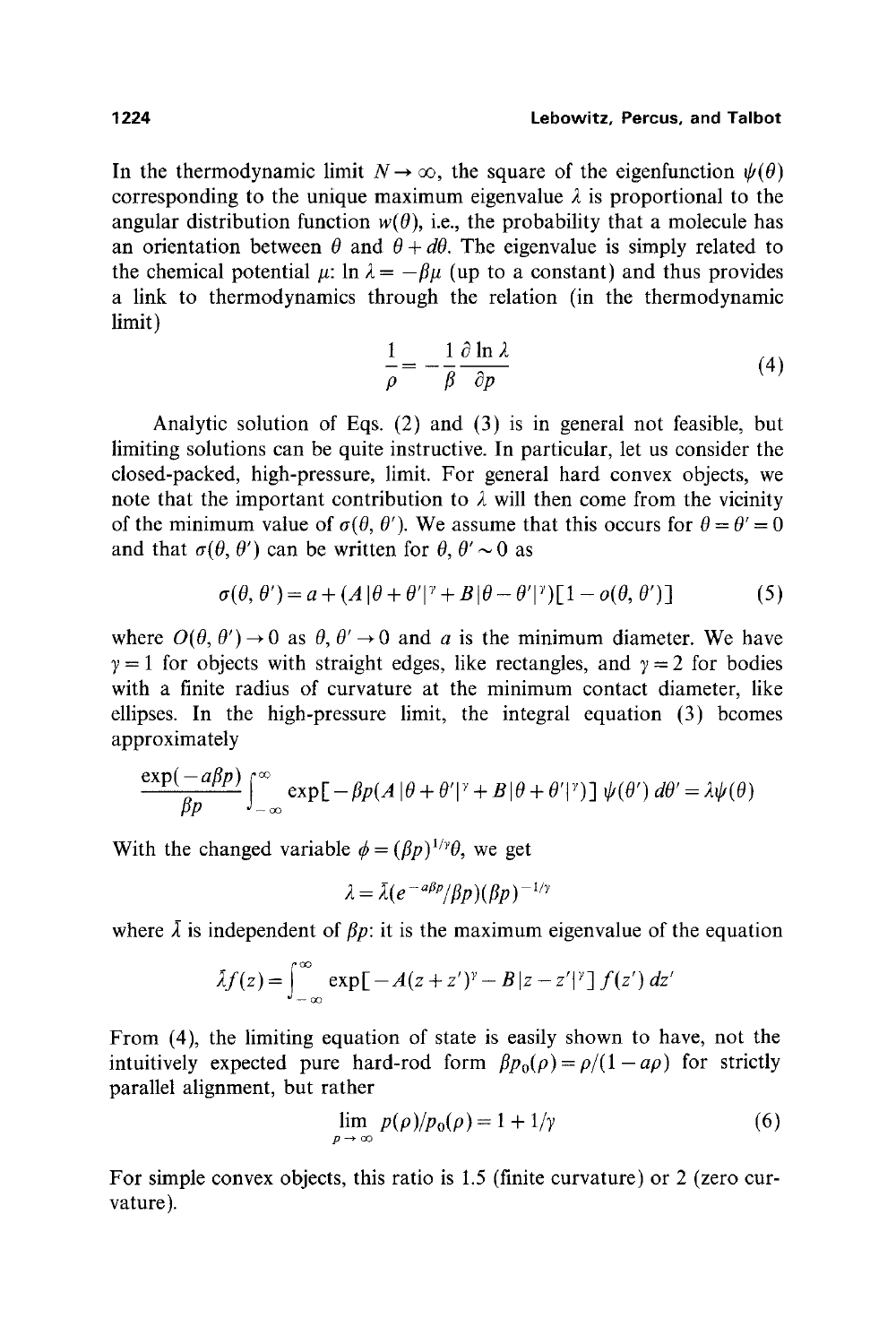At this level of analysis, we can head toward the hard ellipsoidal system considered by Frenkel by permitting the molecules to rotate in three dimensions. For molecules with an axis of symmetry, the orientation is now specified by two angles  $\theta$ ,  $\phi$ . The centers are still constrained to a line and only nearest neighbor interactions are permitted. The latter condition would be automatically satisfied by disks or more generally by oblate ellipsoids of revolution ("platelets"), but not by prolate ellipsoids of revolution ("roods"). Since the distance of closest approach is clearly invariant with respect to rotation about the line of centers, it depends only upon the difference of the polar angles:  $\sigma(\theta, \theta', \phi - \phi')$ . In the transfer operator formalism, this result immediately implies that the maximal eigenfunction is independent of  $\phi$ ,

$$
\int_0^\infty d\phi' \int_0^\pi \sin \theta' d\theta' Z_p(\theta, \theta', \phi - \phi') \psi(\theta') = \lambda \psi(\theta)
$$

Inserting a reasonable form for  $\sigma$  in the vicinity of the minimum,

$$
\sigma(\theta, \theta', \phi - \phi') = a + A \, |\theta + \theta'|^{\gamma} + B \, |\theta - \theta'|^{\gamma} + C \theta^{\gamma/2} (\theta')^{\gamma/2} f(\phi - \phi') + \, \dots
$$

leads as in (5) to the limiting equation of state

$$
\lim_{\rho \to \infty} p(\rho)/p_0(\rho) = 1 + 2/\gamma \tag{7}
$$

differing from the previous result by a factor of 2, which is simply a result of the new weight factor  $\sin \theta d\theta$ . Note that for bodies with finite radius of curvature,  $y = 2$ , the limiting pressure is now twice that of the fully aligned situation. This is exactly the result obtained by Frenkel.

### **3. A SOLVABLE MODEL**

Another option is that of weakening our insistence on dealing with a system of legitimate hard objects, and instead use models designed to permit ready solvability of the integral equation (3). In particular, where the transfer operator is factorizable, i.e.,  $Z_n(\theta, \theta') = f(\theta) f(\theta')$ , (3) is easily solved:  $\psi(\theta) = f(\theta)$  and  $\lambda = \int |f(\theta)|^2 d\theta$ . For objects with a center of symmetry (true in all cases we consider), we have

$$
\sigma(\theta, \theta') = \sigma(-\theta, -\theta')
$$

$$
\sigma(\theta + \pi, \theta') = \sigma(\theta, \theta') = \sigma(\theta, \theta' + \pi)
$$

The simplest nontrivial form of  $\sigma(\theta, \theta')$  that permits factorization of the transfer operator is

$$
\sigma(\theta, \theta') = a + \frac{1}{2}\alpha - \frac{1}{4}\alpha(\cos 2\theta + \cos 2\theta')
$$
 (8)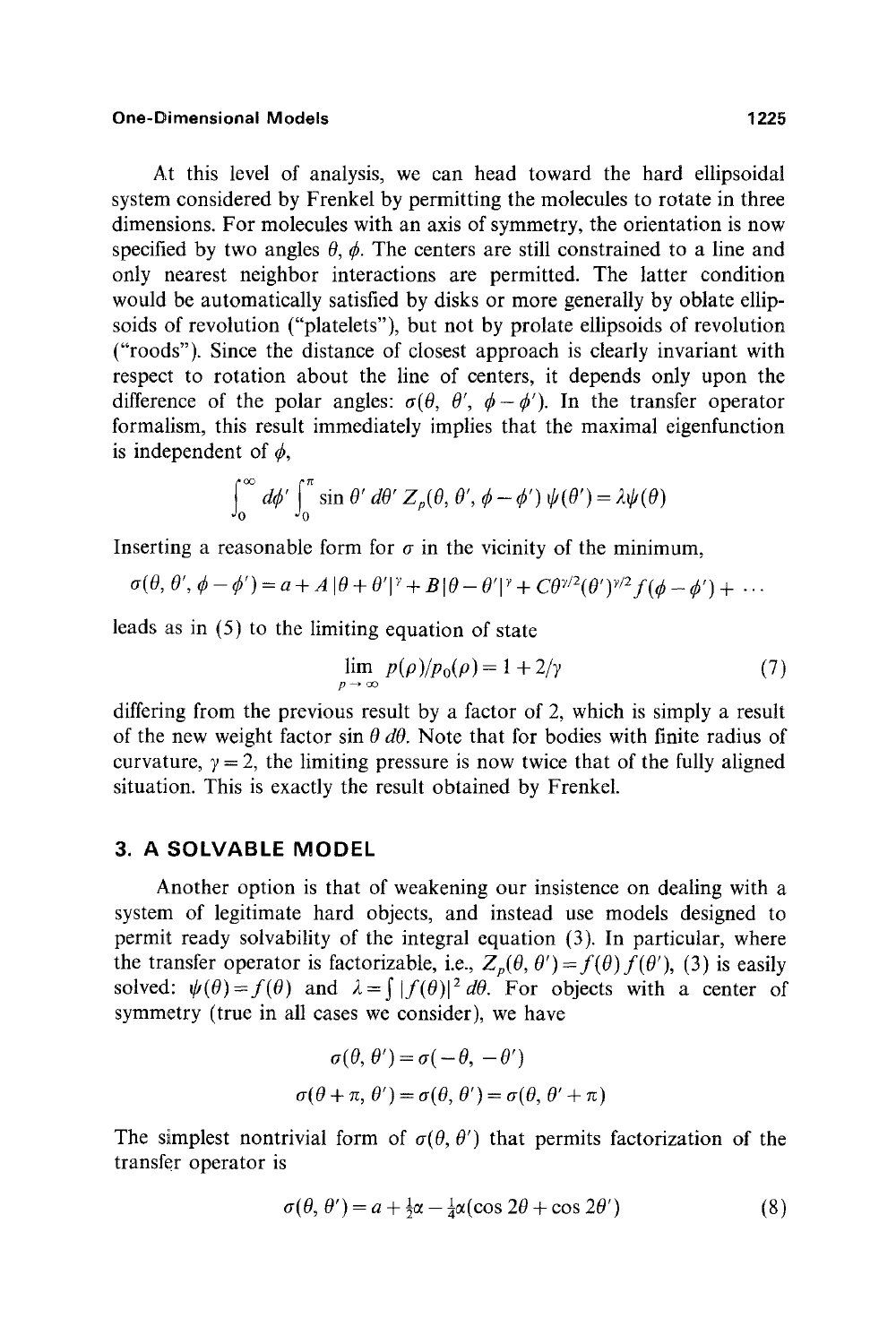where  $\alpha$  characterizes the elongation of the molecule. The minimum and maximum "contact separations" are  $\sigma(0, 0) = 1$  and  $\sigma(\pi/2, \pi/2) = 1 + \alpha$ , respectively. Although this is not a model of hard objects, the dependence of its thermodynamics on elongation and pressure will bear a close resemblance to that of hard molecules.

With this choice of  $\sigma(\theta, \theta')$  we readily obtain

$$
\psi(\theta) = \left[\exp(\beta p\alpha \cos 2\theta)\right]/\left[\pi I_0(2\beta p\alpha)\right]^{1/2}
$$
  

$$
\lambda = \left(\pi/\beta p\right) I_0\left(\frac{1}{2}\beta p\alpha\right) \exp\left[-\beta p(a + \frac{1}{2}\alpha)\right]
$$
 (9)

and so from (4) the equation of state can be written as

$$
\frac{p(\rho)}{p_0(\rho)} = 1 + \frac{1}{2} \beta p \alpha \left( 1 - \frac{I_1(\frac{1}{2}\beta p \alpha)}{I_0(\frac{1}{2}\beta p \alpha)} \right) \tag{10}
$$

Here

$$
I_0(x) = \frac{1}{\pi} \int_{-\pi/2}^{\pi/2} \exp(x \cos 2\theta) \, d\theta, \qquad I'_1(x) = I_0(x)
$$

are modified Bessel functions. When  $\alpha=0$ , (10) reduces to the usual equation of state of hard rods on a line. In this model, only the combination  $\beta p\alpha$  enters [true in general whenever  $\sigma(\theta, \theta')$  is linear in the elongation  $\alpha$ ], so that high pressure and large elongation are interchangeable. From (10), we find for large  $\beta p\alpha$ , i.e., *either* high  $\alpha$  or high p,

$$
\frac{p(\rho)}{p_0(\rho)} = \frac{3}{2} + \frac{9}{32} \frac{1}{\beta p \alpha} + O\left(\frac{1}{(\beta p \alpha)^2}\right)
$$

which is precisely the form (6) that corresponds to true hard, finitecurvature objects at high pressure. The angular distribution function  $w(\theta) = |f(\theta)|^2$  in this limit is of course a delta function centered on  $\theta = 0$ , but we can also obtain the "rescaled" limiting angular distribution by setting  $\theta = \phi/(\beta p\alpha)^{1/2}$  and then letting  $\beta p\alpha \rightarrow \infty$ . This yields

$$
\bar{w}(\phi) = (4/\pi)^{1/2} \exp(-4\phi^2)
$$

It is not more difficult to consider the effect of an external field acting to orient the molecules perpendicular to the line of centers. Let the interaction between this field and a molecule with orientation  $\theta$  be  $-h(\theta)$ . The transfer operator is now

$$
Z_p(\theta, \theta') = (1/\beta p) \exp[-\beta p \sigma(\theta, \theta')] \exp[\frac{1}{2}\beta h(\theta)] \exp[\frac{1}{2}\beta h(\theta')]
$$
 (11)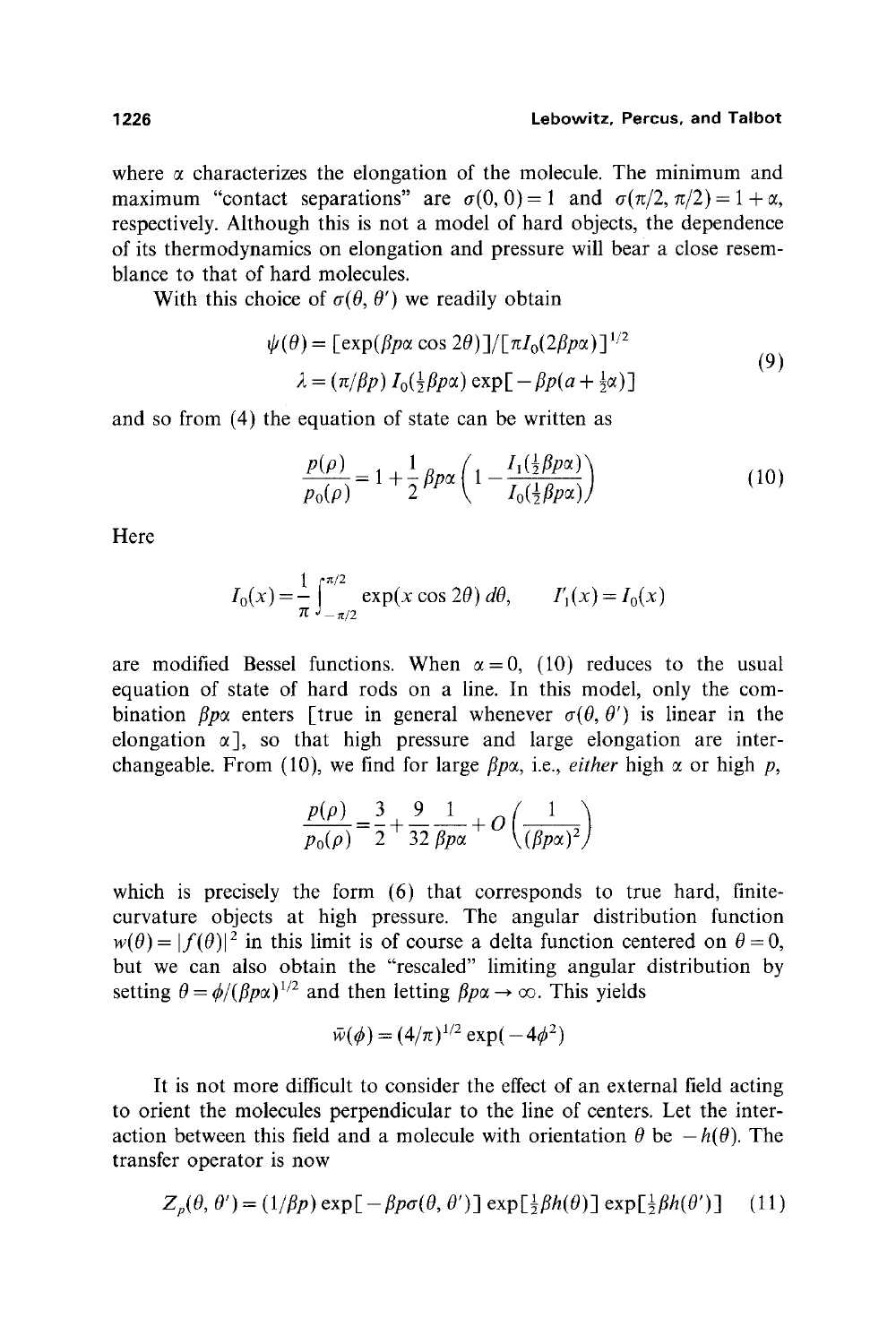and for the form of  $\sigma(\theta, \theta')$  given by (8), the eigenfunction is

$$
\psi(\theta) = \exp\left[\frac{1}{4}\beta p\alpha\cos 2\theta + \frac{1}{2}\beta h(\theta)\right]
$$
 (12)

to within normalization. For the specific choice  $h(\theta) = E \cos \theta$ , the equation of state is

$$
\frac{1}{\rho} = a + \frac{a}{2} + \frac{1}{\beta p} - \frac{1}{\beta} \frac{\partial \ln F}{\partial p}
$$
\n
$$
F = \int_{-\pi}^{\pi} \exp\left(\frac{1}{2} \beta p \alpha \cos 2\theta + \beta E \cos \theta\right) d\theta
$$
\n(13)

If  $p \to \infty$  or  $\alpha \to \infty$  at constant E, the result  $p(\rho)/p_0(\rho) = 3/2$  is of course recovered. But suppose that  $E>0$  and  $E\rightarrow\infty$  at fixed  $E/\alpha$ . Then (13) can be expanded around the preferred direction,  $\theta = 0$ , giving

$$
\frac{1}{\rho} = a + \frac{1}{\beta p} + \frac{1/2}{\beta p + \beta E/2\alpha} \tag{14}
$$

In particular, if  $\alpha/E \rightarrow 0$ , the orientational degree of freedom "freezes out" and the molecules obey the hard-rod equation of state  $p(\rho) = p_0(\rho)$ .

The formalism developed above has an interesting application to physical adsorption. Even though the model is highly idealized, it nevertheless contains some of the important physical effects. In physical adsorption, the molecules of the adsorbant are attracted to the substrate by weak dispersion forces (9). The electronic structure is not greatly disturbed, and one can think of the molecules as being in an external field that favors a lining up of molecules parallel to the surface,  $\theta = \pm \pi/2$  in our notation. However, as surface density increases, the hard-core interaction becomes increasingly important, so that a fraction of molecules will orient perpendicular to the surface, an effect that has been observed in molecular dynamics simulations of nitrogen adsorbed on graphite. (6) Our model has similar behavior. Suppose that

$$
h(\theta) = a_1 \exp(-a_2 \cos 2\theta), \qquad a_1, a_2 > 0
$$

indicative of a strong preference<sup> $(6,9)$ </sup> for parallel orientation. The distribution function  $w(\theta) = \psi(\theta)^2$  of (12) always has a maximum at  $\theta = \pm \pi/2$ . But at  $\theta = 0$ , which is also a stationary point, we have

$$
(\ln w)''(0) = 2\beta(a_1a_2e^{-a_2} - \alpha p)
$$

and hence a new maximum also appears at  $\theta = 0$  when

$$
\alpha p > a_1 a_2 e^{-a_2} \tag{15}
$$

These results are indicated pictorially in Fig. 2.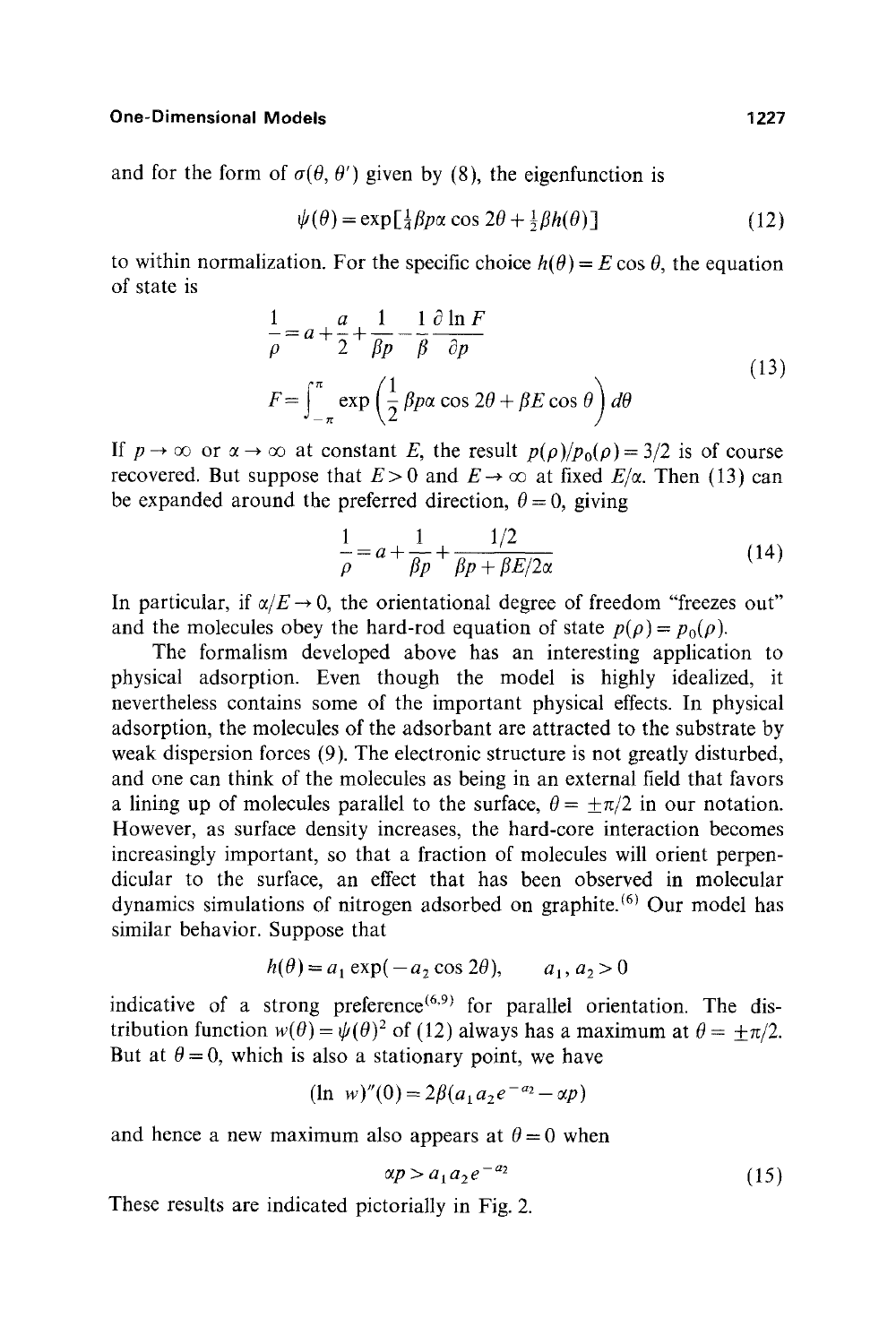

Fig. 2. The angular distribution function for the adsorption model. The external field is  $h(\theta) = \exp(-1.5 \cos 2\theta)$ , and the curves are labeled by  $\beta p$ . At high pressure, the angular distribution function becomes bimodal.

# **4. NUMERICAL RESULTS**

For realistic shapes, it appears difficult to obtain an analytic solution to the integral equation (3) for general elongations. It is, however, easy to examine the behavior numerically. There are two problems: first, that of obtaining  $\sigma(\theta, \theta')$ , the distance of closest approach, and second, that of solving the integral equation. The form of  $\sigma(\theta, \theta')$  is in general sufficiently complicated that a numerical approach is not amiss. Suppose we approximate a convex body C by a set of  $n_c$  straight line segments determined by the vectors  $\{c_i, i=1, ..., n_c\}$  from the center of C to each vertex. Consider a congruent convex body  $D$  whose center is a distance  $r$  from that of  $C$ . The condition for a corner of  $C$  to touch one of the line segments defining body D is

$$
\mathbf{c}_i = r\mathbf{e}_x + (1 - \mu)\mathbf{d}_j + \mu\mathbf{d}_{j+1}
$$

where  $i=1,...,n_c$ ,  $j=1,...,n_D$ , and  $\mathbf{d}_{n_D+1}=\mathbf{d}_1$  with  $0<\mu<1$ ;  $\mathbf{e}_x$  is the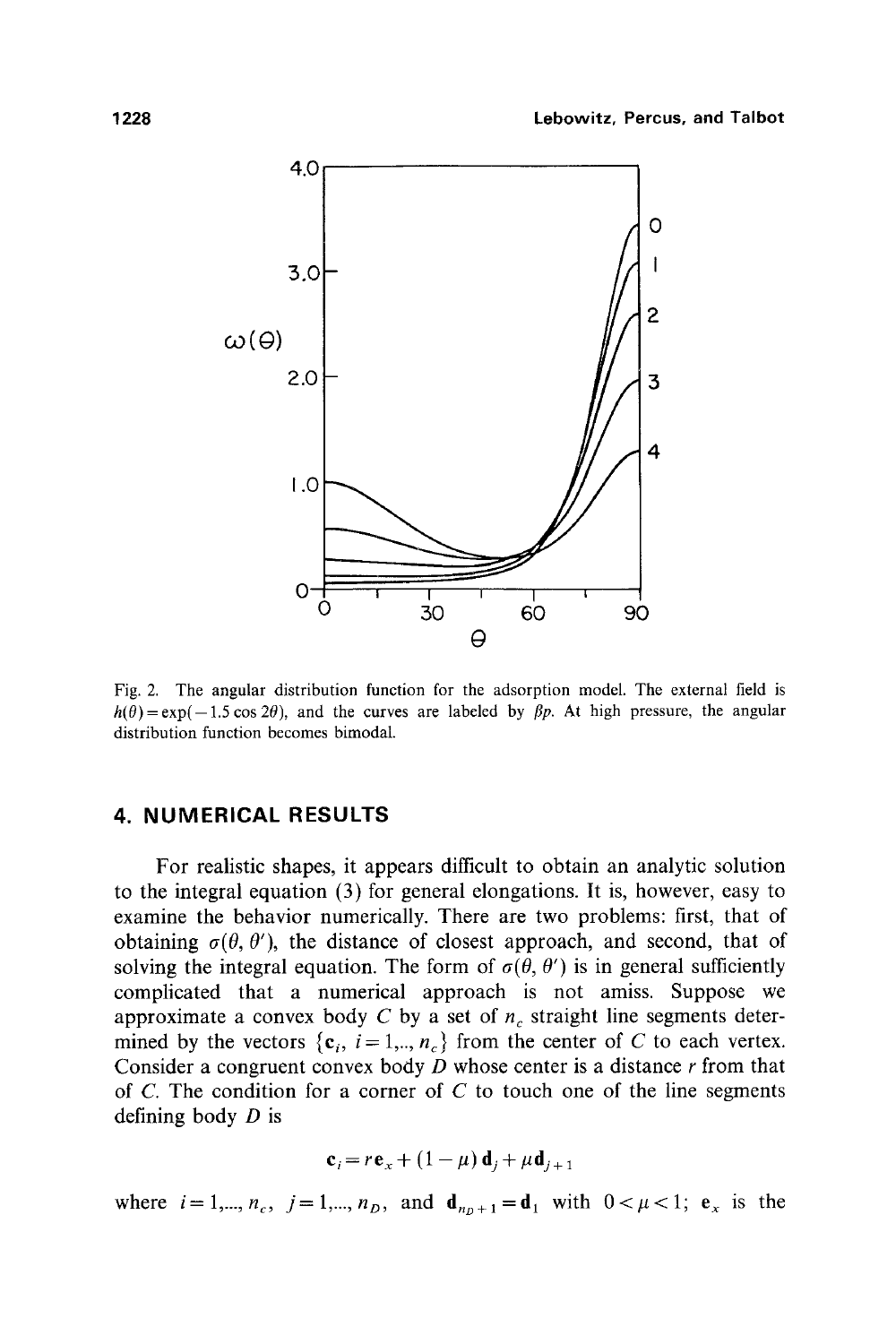x-directed unit vector. Similarly, for a corner of  $D$  to touch a line segment of  $C$ ,

$$
\mathbf{d}_{j} = -r \mathbf{e}_{x} + (1 - \mu) \mathbf{c}_{i} + \mu \mathbf{c}_{i+1}
$$
 (16)

The computational procedure, e.g., for (15), is as follows. Calculate  $\mu$  for all combinations of  $i$  and  $j$ ,

$$
\mu_{ij} = \frac{c_{iy} - d_{jy}}{d_{j+1, y} - d_{jy}}
$$
\n(17)

If  $\mu_{ii} \notin (0, 1)$ , then the vertex  $\mathbf{c}_i$  cannot touch the side defined by  $\mathbf{d}_i$ ,  $\mathbf{d}_{i+1}$ ; if  $\mu_{ij} \in (0, 1)$ , it will, and so we calculate

$$
\sigma = \max_{\{i,j \mid \mu_{ij} \in 0,1\}} c_{ix} - (1 - \mu) d_{jx} - \mu d_{j+1,x}
$$
(18)

Any symmetry present can be used to reduce the number of calculations. The simplest example of (18) is that in which C and D are two "needles" of length *l* at respective angles  $\theta$  and  $\theta'$ . Then one finds

$$
\sigma(\theta, \theta') = \frac{l}{2} \frac{\sin |\theta - \theta'|}{\cos(\min |\theta|, |\theta'|)}
$$
(19)

where  $|\theta|$ ,  $|\theta'| < \pi/2$ . Note that at high density, so that  $|\theta|$ ,  $|\theta'| \sim 0$ , one has

$$
\sigma(\theta, \theta') \sim \frac{1}{2}l \, |\theta - \theta'|
$$

which is the prototypical case of  $\gamma = 1$  in (5).

Given  $\sigma(\theta, \theta')$ , the numerical procedure is direct. For a discrete set of n angles  $\theta_i = i\pi/n$ , the integral equation becomes a matrix eigenvalue problem

$$
\sum_{i}^{n} M_{ij} x_{j} = \lambda' x_{i}
$$

where  $M_{ii}=Z_p(\theta_i, \theta_i)$ ,  $x_i=\psi(\theta_i)$ , and  $\lambda'=\frac{n\lambda}{\pi}$ . Following standard procedures, the eigenvalues and eigenvectors are obtained by iteration. The reciprocal density is then given by

$$
\frac{1}{\rho} = \frac{1}{\beta p} + \frac{1}{\lambda'} \sum_{i,j=1}^{n} \sigma(\theta_i, \theta_j) x_i M_{ij} x_j
$$

The number of divisions  $n$  of the angular range required to effect an accurate solution depends to a large extent on the elongation, but  $n = 80 - 160$  was found to be satisfactory for the situations we considered.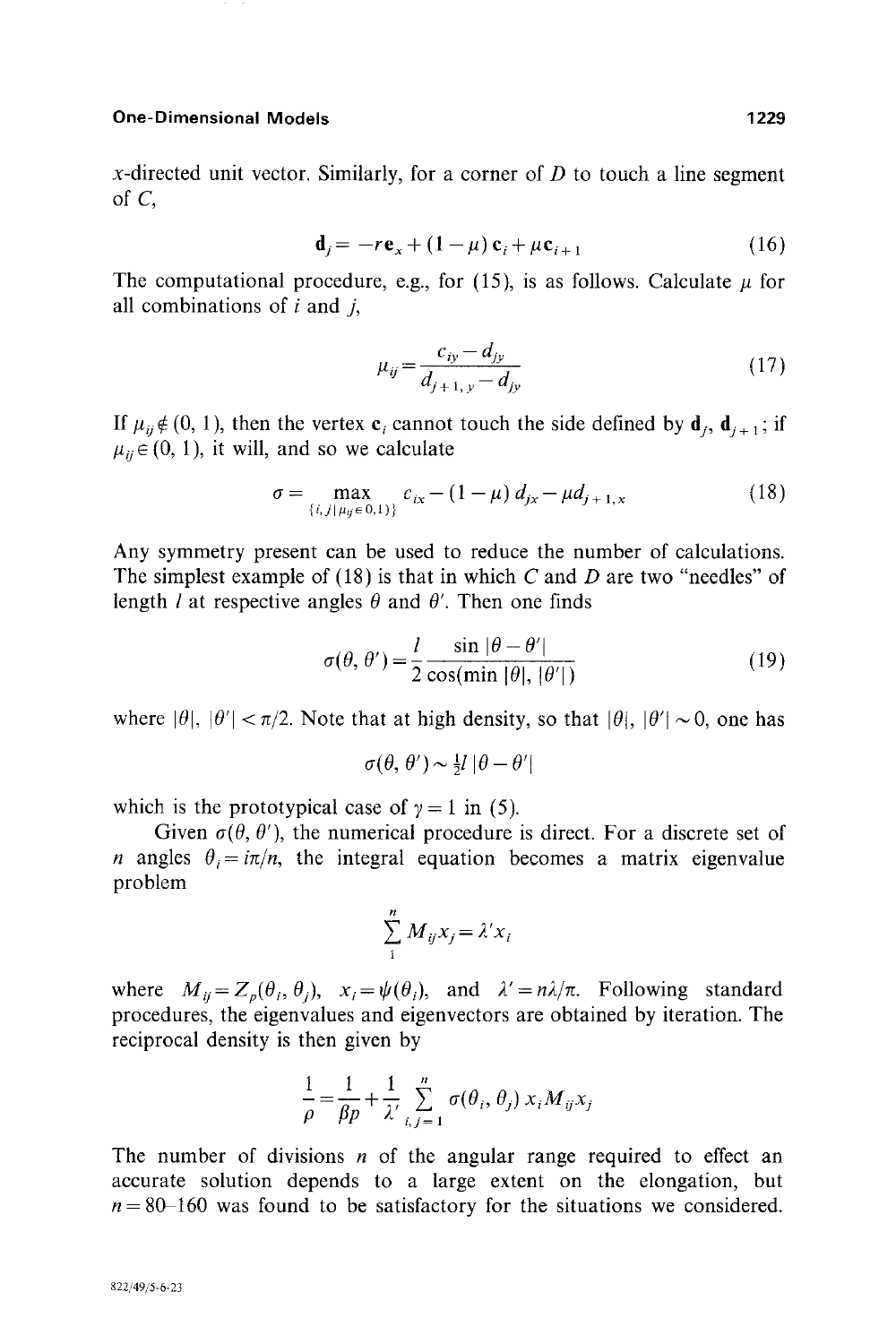

Fig. 3. The ratio of the pressure for rectangular molecules to that of a one-dimensional hardrod gas at the same density. The numbers refer to the length of the rectangle (width  $= 1$ ).

Figure 3 shows results for rectangles of different elongation. The limiting behavior is clearly illustrated by the plot, which shows  $p(\rho)/p_0(\rho)$  as a function of  $\rho$ . The plot visually confirms the limiting ratio of 2 at high pressure.

# **5. ANALYSIS AT HIGH ELONGATION**

We return to possible analytic solutions. We have seen in the model (8) that the limits of very high pressure and very large elongation have similar effects on the thermodynamics, which is reasonable enough, given that both bias the system toward perpendicular alignment. But the large- $\alpha$ limit, at least as relevant to the experiments we have quoted, is not quite as trivial. Our starting point is an unelongated, perpendicularly oriented, hard, convex molecule, again in two dimensions and again symmetric about the x and y axes. It is sufficient to specify the first and fourth quadrant boundary, which we write in the parametric form

$$
x = f(t), \qquad y = g(t) \tag{20}
$$

where

$$
t = -dx/dy = -f'(t)/g'(t)
$$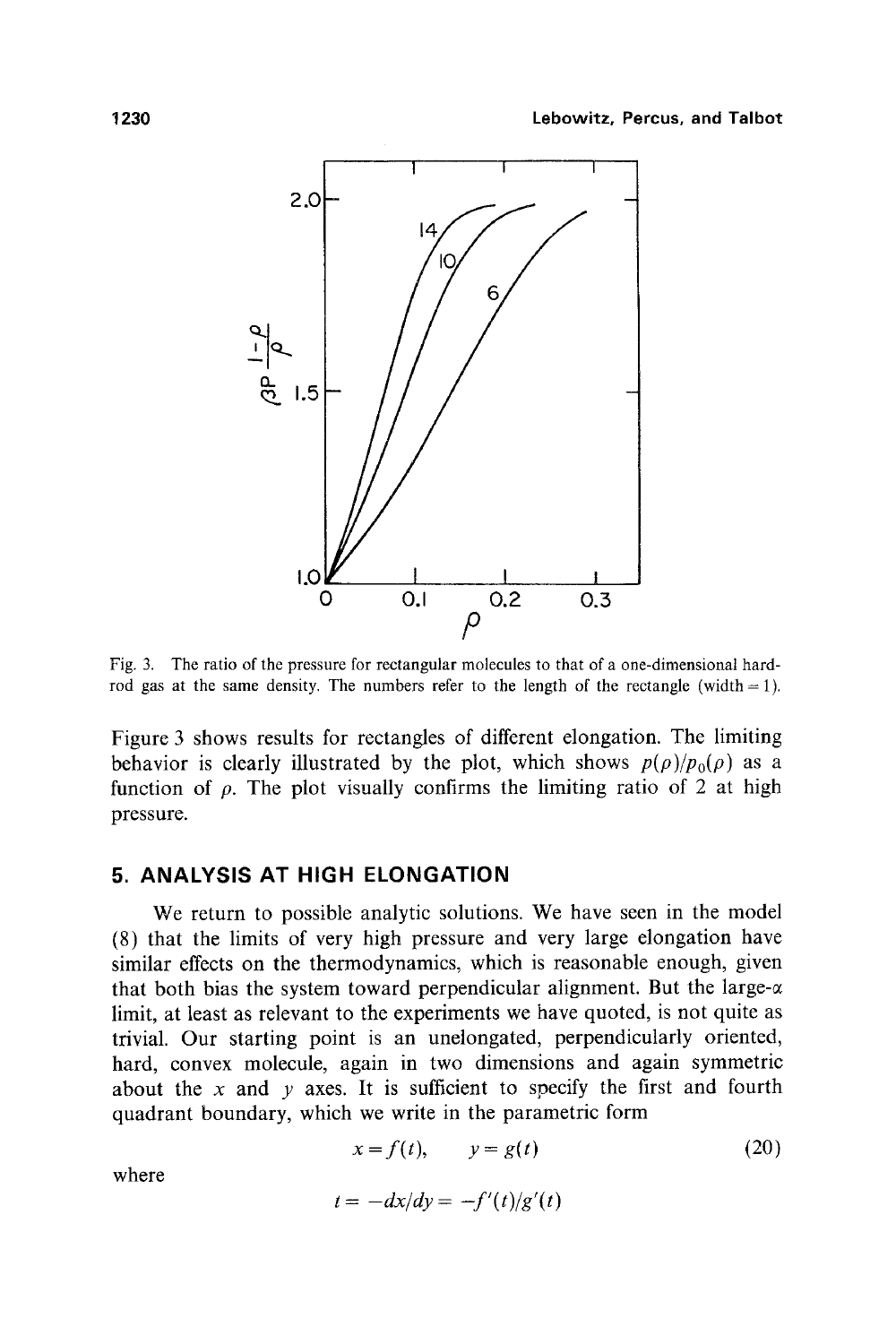Here t has the range  $(-\infty, \infty)$ , f is an even, single-valued function, while g is odd, and we write  $a = 2f(0)$  as the transverse diameter of the molecule. If we now elongate in the y direction by a factor  $\alpha$  and rotate counterclockwise by  $\theta$ , the new boundary becomes

$$
x = f(t)\cos\theta - \alpha g(t)\sin\theta
$$
  
\n
$$
y = f(t)\sin\theta + \alpha g(t)\cos\theta
$$
 (21)

Let us consider the interaction between two such molecules. If the first is centered at  $x=0$ , the second at  $x=r$ , and the left-hand side of the second molecule is parametrized as was the right-hand side of the first, the two boundaries are given by

$$
x_1 = f(t_1) \cos \theta_1 - \alpha g(t_1) \sin \theta_1
$$
  
\n
$$
y_1 = f(t_1) \sin \theta_1 + \alpha g(t_1) \cos \theta_1
$$
  
\n
$$
x_2 = r - f(t_2) \cos \theta_2 - \alpha g(t_2) \sin \theta_2
$$
  
\n
$$
y_2 = -f(t_2) \sin \theta_2 + \alpha g(t_2) \cos \theta_2
$$
\n(22)

Contact corresponds to the largest value of r such that  $x_1 = x_2$ ,  $y_1 = y_2$ ,  $dx_1/dy_1 = dx_2/dy_2$ . If we set

$$
\theta_2 = \theta_1 + (1/\alpha)\delta, \qquad t_2 = t_1 - (1/\alpha)s
$$

these conditions yield, respectively,

$$
r = 2f(t_1)\cos\theta_1 + \delta g(t_1)\cos\theta_1 - sg'(t_1)\sin\theta_1 + O(1/\alpha)
$$
  
\n
$$
0 = 2f(t_1)\sin\theta_1 + \delta g(t_1)\sin\theta_1 + sg'(t_1)\cos\theta_1 + O(1/\alpha)
$$
  
\n
$$
0 = 2f'(t_1) + \delta g'(t_1) + O(1/\alpha)
$$

Since  $r$  is the separation at contact, we conclude, on eliminating  $s$  and using  $f'/g' = -t_1$ , that

$$
\sigma(\theta_1, \theta_2) = 2 \sec \theta_1 \left[ f(t_1) + f_1 g(t_1) \right] + O(1/\alpha)
$$

where

$$
t_1 = \frac{1}{2}\alpha(\theta_2 - \theta_1) + O(1/\alpha)
$$
 (23)

The eigenvalue equation (3) then reads

$$
\frac{1}{2\beta p} \int_{-\infty}^{\infty} \exp \left\{-2\beta p \sec \theta \left[f(t) + tg(t) + O\left(\frac{1}{\alpha}\right)\right]\right\}
$$

$$
\times \psi \left(\theta + \frac{2t}{\alpha} + O\left(\frac{1}{\alpha^2}\right)\right) dt
$$

$$
= \lambda \psi(\theta)
$$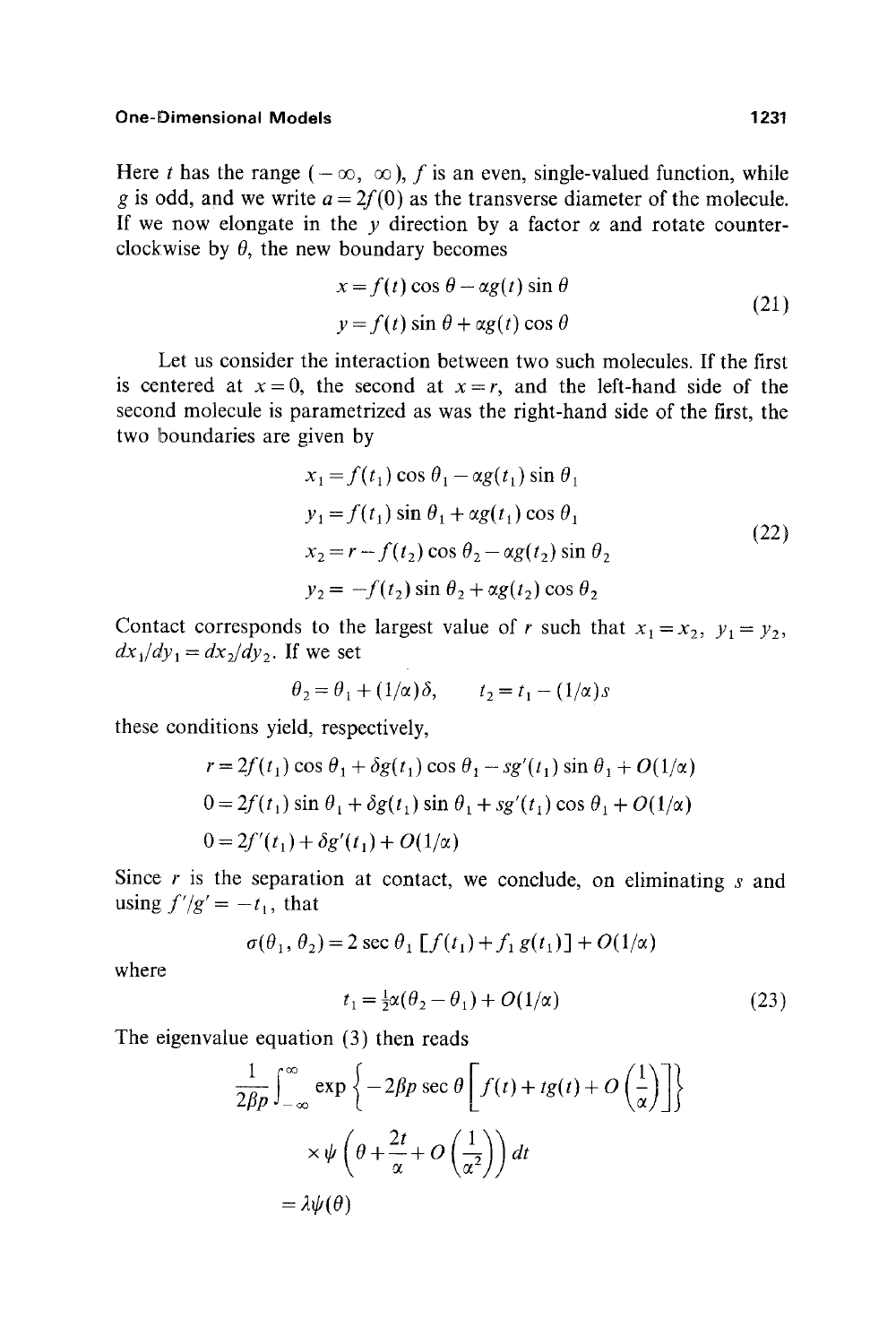### **1232 Lebowitz, Percus, and Talbot**

Now if  $\alpha \rightarrow \infty$ , the (unscaled) eigenfunctions take the form  $\psi_{\theta_0}(\theta)$  =  $\delta(\theta - \theta_0)$ , with

$$
\alpha \lambda_{\theta_0} = \frac{2}{\beta p} \int_0^\infty \exp\{-2\beta p \sec \theta_0 \left[f(t) + tg(t)\right]\} dt \tag{24}
$$

Hence,  $\lambda_{\text{max}}$  occurs at  $\theta_0 = 0$  (perpendicularly aligned molecules) and

$$
\alpha \lambda_{\max} = \frac{2}{\beta p} \int_0^\infty \exp\{-2\beta p[f(t) + tg(t)]\} dt \qquad (25)
$$

The equation of state in the infinite-elongation limit has thus been reduced to quadratures. As an example, consider the case of hard ellipses, described in the version (20) by the unelongated circle

$$
x = \frac{1}{2}a/(1+t^2)^{1/2}, \qquad y = \frac{1}{2}t/(1+t^2)^{1/2} \tag{26}
$$

Thus, (25) becomes  $\alpha \lambda_{\text{max}} = (2/\lambda p) K_1(a \beta p)$ , with the limiting equation of state

$$
\frac{1}{\rho} = \frac{1}{\beta p} - a \frac{K_1'(a\beta p)}{K_1(a\beta p)}\tag{27}
$$

with the expected high-pressure limit

$$
1/\rho = a + \frac{3}{2}/\beta p + (15/64)/(\beta p)^2 + \cdots
$$

as well as the low-pressure form

$$
1/\rho = 2/\beta p - \rho p a^2 \ln \beta p a \cdots
$$

Somewhat less familiar figures lead, however, to simpler closed forms, e.g., the sideways parabola

$$
x = \frac{a}{2} \left( 1 - \left| \frac{2y}{a} \right|^{2n} \right), \qquad n \ge \frac{1}{2} \tag{28}
$$

written as

$$
x = \frac{a}{2} \left( 1 - \left| \frac{t}{2n} \right|^{2n/(2n-1)} \right), \qquad y = \frac{a}{2} \left| \frac{t}{2n} \right|^{1/(2n-1)} \text{sgn } t
$$

gives rise to

$$
\alpha\lambda_{\max} = 2a(2n-1)^2 e^{-\beta p\alpha} \left[\beta p a(2n-1)\right]^{-(4n-1)/2n} \left(-\frac{1}{2n}\right)!
$$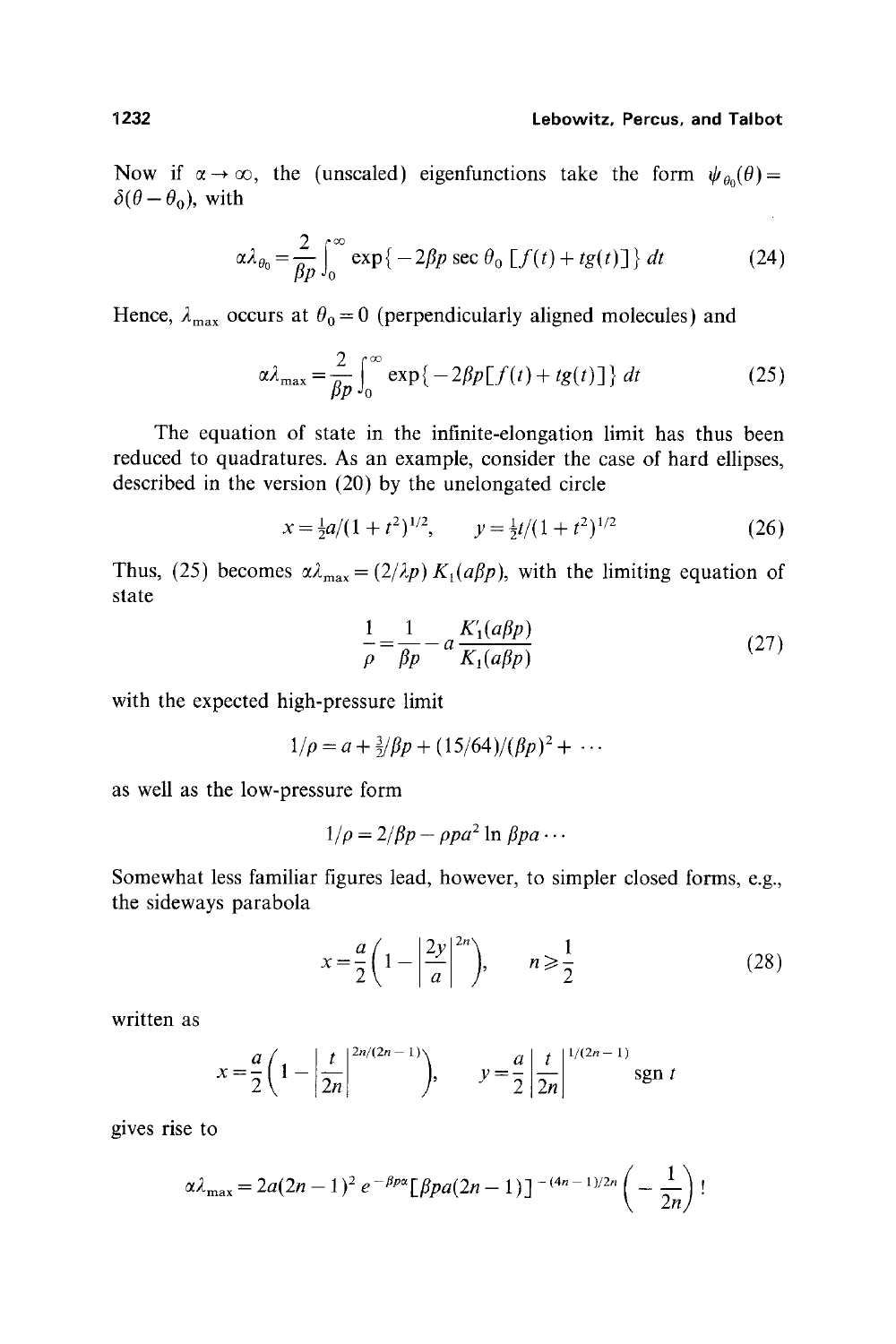and hence

$$
\frac{1}{\rho} = a + \frac{4n - 1}{2n} \frac{1}{\beta p}
$$
 (29)

In particular,  $n \to \infty$  corresponds to rectangular profiles, with  $p(\rho)/p_0(\rho)=2$ , identical with the  $p\to\infty$  limit, while  $n\to 1/2$  produces diamond-shaped profiles, which show no anomaly at all:  $p(\rho)/p_0(\rho) = 1$ .

Finally, let us apply the orienting external potential  $-Eh(\theta)$ . The only modification is that (24) now becomes

$$
\alpha \lambda_{\theta_0} = \frac{2}{\beta p} \exp[\beta Eh(\theta_0)] \int_0^\infty \exp\{-2\beta p \sec \theta_0 [f(t) + tg(t)]\} dt \quad (30)
$$

Restricting attention to the high-pressure limit at fixed *p/E,* we examine the finite-curvature case discussed in Section 2. If the radius of curvature in the vicinity of  $t=0$  is R, then  $x=\frac{1}{2}a - y^2/2R \dots$ ,  $t = y/R + \dots$ , so that  $f(t) + tg(t) = \frac{1}{2}a + \frac{1}{2}Rt^2$  near  $t = 0$ . Hence, (30) reduces to

$$
\alpha \lambda_{\theta_0} = \left(\frac{\pi}{R}\right)^{1/2} \exp \beta \left[Eh(\theta_0) - ap \sec \theta_0\right] (\beta p)^{-3/2} \cos^{1/2} \theta_0 \tag{31}
$$

For analytic malleability, let us choose the surface biasing field

$$
h(0) = \sin^2 \theta
$$

Then it is easily seen that  $\lambda_{\theta_0}$  is maximum at

$$
\theta_0 = \begin{cases} \cos^{-1}(ap/2E)^{1/3} & \text{if } p < 2E/a\\ 0 & p > 2E/a \end{cases}
$$
(32)

and that, correspondingly,

$$
\alpha\lambda_{\max} = \left(\frac{\pi}{R}\right)^{1/2} (\beta p)^{-3/2} \begin{cases} (ap/2E)^{1/6} e^{\beta(E-ap)/2} \\ e^{-\beta ap} \end{cases}
$$

Thus, there is a limiting first-order phase transition, with

$$
\frac{1}{\rho} = \begin{cases} \frac{1}{2}a + \frac{4}{3}/\beta p, & p < 2E/a \\ a + \frac{3}{2}/\beta p, & p > 2E/a \end{cases}
$$
(33)

A similar result holds for the zero-curvature case mentioned in Section 2.